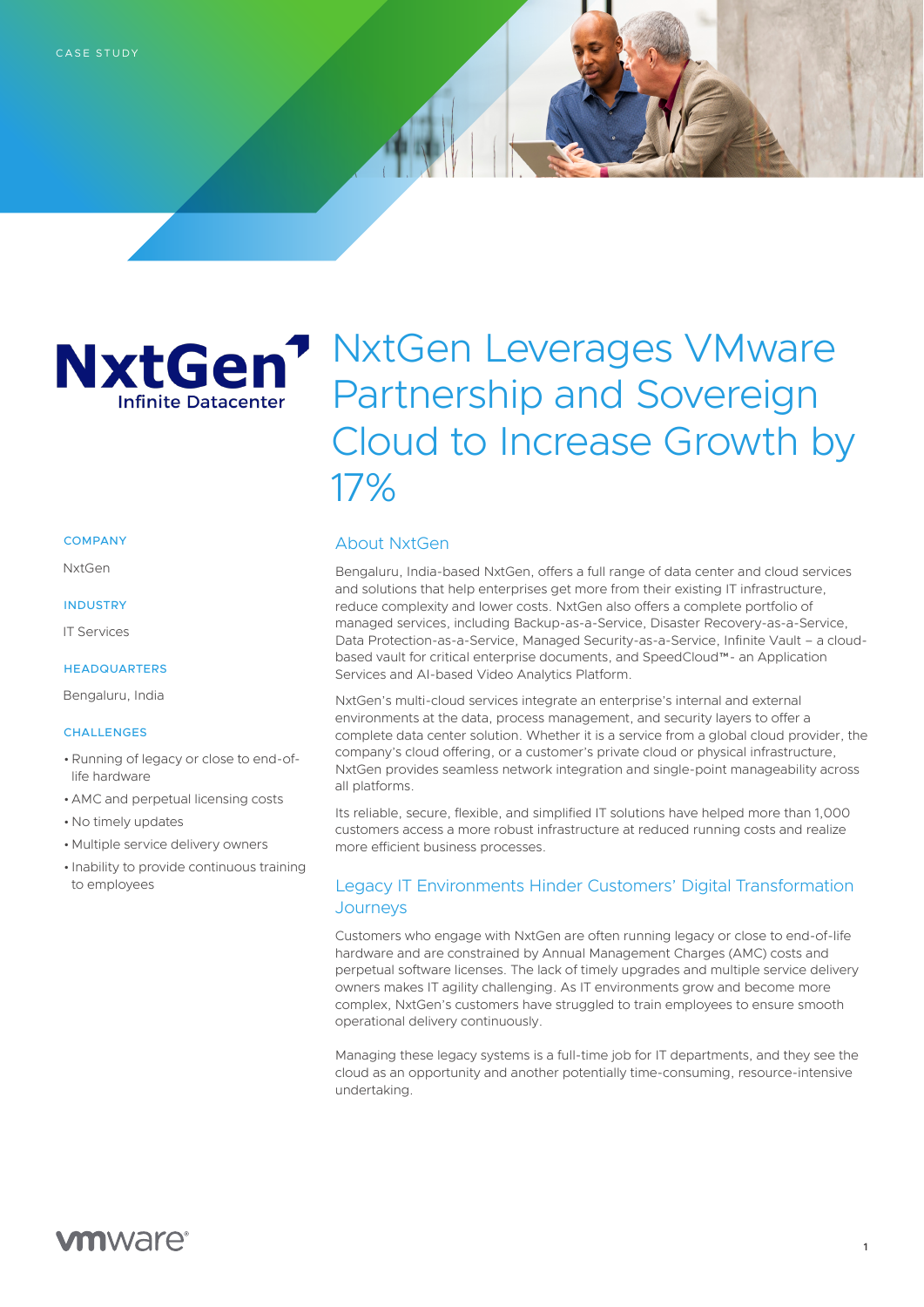#### SOVEREIGN CLOUD BENEFITS

- Serve industry-specific customers hosting regulated workloads
- Offer embedded cloud security, data protection and availability services
- Allow restricted and regulated network access
- •Require security clearances for operators
- Implement network segmentation/ firewalls
- •Compliance with industry regulations
- Data isolation and isolation from other cloud platforms as per geo-specific requirements
- No software or hardware license ownership needed
- Timely upgrades to the underlying platform to mitigate vulnerabilities
- Allow customers to monitor their cloud services from a dashboard
- Offer cloud benefits while meeting stringent security requirements

# VMWARE PRODUCTS DEPLOYED:

- *VMware vSphere*
- VMware NSX
- VMware Cloud Director
- VMware vSAN
- VMware vRealize Operations
- VMware vRealize Log Insight

# VMware Partner Connect Program Enables NxtGen's Datacenter and Cloud Technologies

NxtGen recognized early on that it was essential to partner with a leading, innovative technology company to provide effective cloud services to end customers. VMware's industry-wide recognition for innovative products and solutions inspired NxtGen to join the VMware Partner Connect Program. This brand recognition has been essential for NxtGen to sell its "Datacenter and Cloud Technologies". In addition, they work with customers in their journey into the world of hyper-converged hybrid computing infrastructure.

As part of the VMware Partner Connect Program, NxtGen has offered customers cloud features on a Software-as-a-Service model. This subscription approach gives customers timely updates and upgrades, while NxtGen owns the end-to-end cloud service delivery.

The partnership has been the foundation for NxtGen making its "Infinite Data Center" solution and cloud services commercially lucrative. Customers can consume cloud services either from the NxtGen public cloud or on a dedicated VMware-powered cloud hosted within their premises or in NxtGen data centres. In addition, customers running VMware on multi-cloud platforms (AWS, Azure, GCP) have the option to seamlessly migrate to NxtGen VMware cloud or subscribe to Disaster Recovery services with minimal effort.

# NxtGen Partners with VMware to Increase Business Growth by 17%

NxtGen has realized some critical outcomes as a direct result of its partnership with VMware:

#### Business Growth

Numbers don't lie, and the increased business growth from joining the program is the actual evidence of success. Due to participation in the VMware Partner Connect Program, NxtGen has seen business increase 17% from 2019 to 2021.

#### Operational Efficiency

VMware Cloud Director helped create a new operating paradigm for NxtGen. In addition to NSX and vSAN, the company can provide scalability across their data centres. Now customers go to a single interface through VMware Cloud Director, where they control the network and storage planes and all other aspects of the customer's environment.

## Cost Savings

With VMware technologies, NxtGen doubled its infrastructure last year without adding additional resources. In addition, VMware is very easy to work with, and there's a vast enterprise acceptance of VMware technologies.

## Speed to Market

With growing business demands, NxtGen is more agile and adaptable to end customer needs. With VMware support, NxtGen launched effective go-to-market strategies to ensure the company remained a leading cloud provider.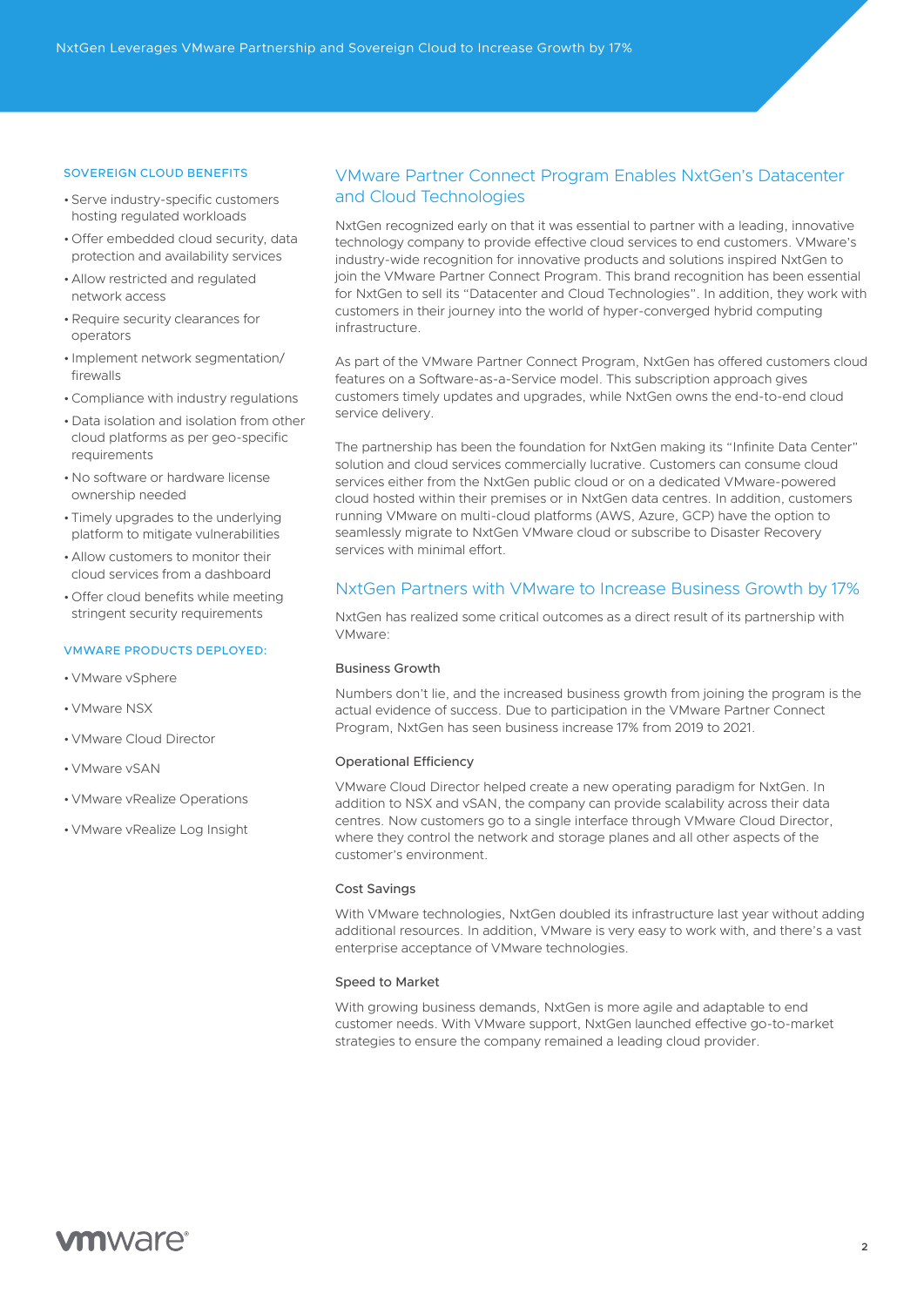"Today end-users and businesses want to know where their data is stored and which entities have access to it. Data sovereignty ensures that the data collected is subject to the governance of the nation it is collected from and has become an integral part of national policy, essentially the contract between state and citizen, protection in return for law acceptance. Sovereign cloud providers are committed to ensuring data privacy and compliance, helping customers get the benefits of the cloud whilst also meeting the rapidly evolving data privacy laws. At NxtGen, we are confident that being a part of the VMware Sovereign Cloud Initiative, we can accelerate the delivery of IT infrastructure, allowing security and control, and prompt responses to growing customer interest in protecting the interests of the nation. With our growing number of data centers, complimented by an edge cloud across the country and digital services, we are committed to supporting India's growing needs for data consumption, coupled with compliance to the law of the land. We look forward to continuing to strengthen NxtGen's vision and partnership with VMware and make the sovereign cloud initiate a grand success."

A S RAJGOPAL, CEO, NXTGEN DATACENTER & CLOUD TECHNOLOGIES

# Cloud Verified Certification Gives NxtGen Credibility and Customers **Confidence**

Customers are looking for flexibility and control in choosing cloud services for their enterprise workloads. And with Cloud Verified services, customers see NxtGen as the right partner to deliver on complex IT implementations. Adding the VMware Cloud Verified badge to NxtGen's cloud service offerings shows customers and prospects that the company's foundational cloud technologies and services are based on VMware Cloud Infrastructure, including VMware vSphere, VMware vSAN, and VMware NSX. In addition, the Cloud Verified badge communicates to customers that they can have freedom and flexibility to run their apps where they want, and they can lower their TCO through consistent operations.

# Sovereign Cloud Services Offer Data Security and Compliance

Sovereign Cloud is built to serve industry-specific customers that host regulated workloads. Sovereign cloud includes embedded cloud security services, data protection and availability services, compliance services, physical security controls, security clearances for operators, additional network segmentation and restricted and regulated network access. Sovereign cloud also provides data sovereignty where all customer data, metadata, and escalation data reside on sovereign soil.

NxtGen has been offering its sovereign cloud services for four years to customers in government (State, Center and PSU), banking, financial services, insurance, and healthcare industries. NxtGen has established a sovereign cloud setup for its government customers, ensuring that compliances are adhered to, as outlined by the Ministry of Electronics and IT, CERT-In and similar agencies. The company's customers store internal data and host citizen-centric services on the sovereign cloud, which provides benefits such as complete isolation from other cloud platforms, enhanced security measures such as network segmentation, physical security controls, managed detection, and response services.

# A VMware-Powered Sovereign Cloud Provides Agility and Security

NxtGen sees the sovereign cloud as a vital part of its overall business strategy. Approx. 60% of NxtGen's business is based on its government sovereign cloud offering, and four data centres in India include the sovereign cloud offering. NxtGen has deployed a software-defined approach in its sovereign cloud setup. Customers can provision and monitor cloud resources from a dashboard that allows them to go-to-market quickly.

Customers want the agility and innovation of the cloud, but they also want end-to-end data security, data lifecycle management and workload portability. By partnering with VMware, NxtGen can deliver a sovereign cloud that offers ease-of-cloud manageability, portability, and sector-specific compliance. With the ever-evolving industry, sector-specific compliances, and the need for organizations to keep pace with and transform with agility, a sovereign cloud built to serve the customer's purpose would enable them to lead in their domain and be compliant with the overall guidelines of the sector.

Customers derive multiple benefits from NxtGen's sovereign cloud – compliances as per industry/ sector requirement, no software or hardware or license (Operating System, Database etc.) ownership, and timely upgrades to the underlying platform to mitigate vulnerabilities.